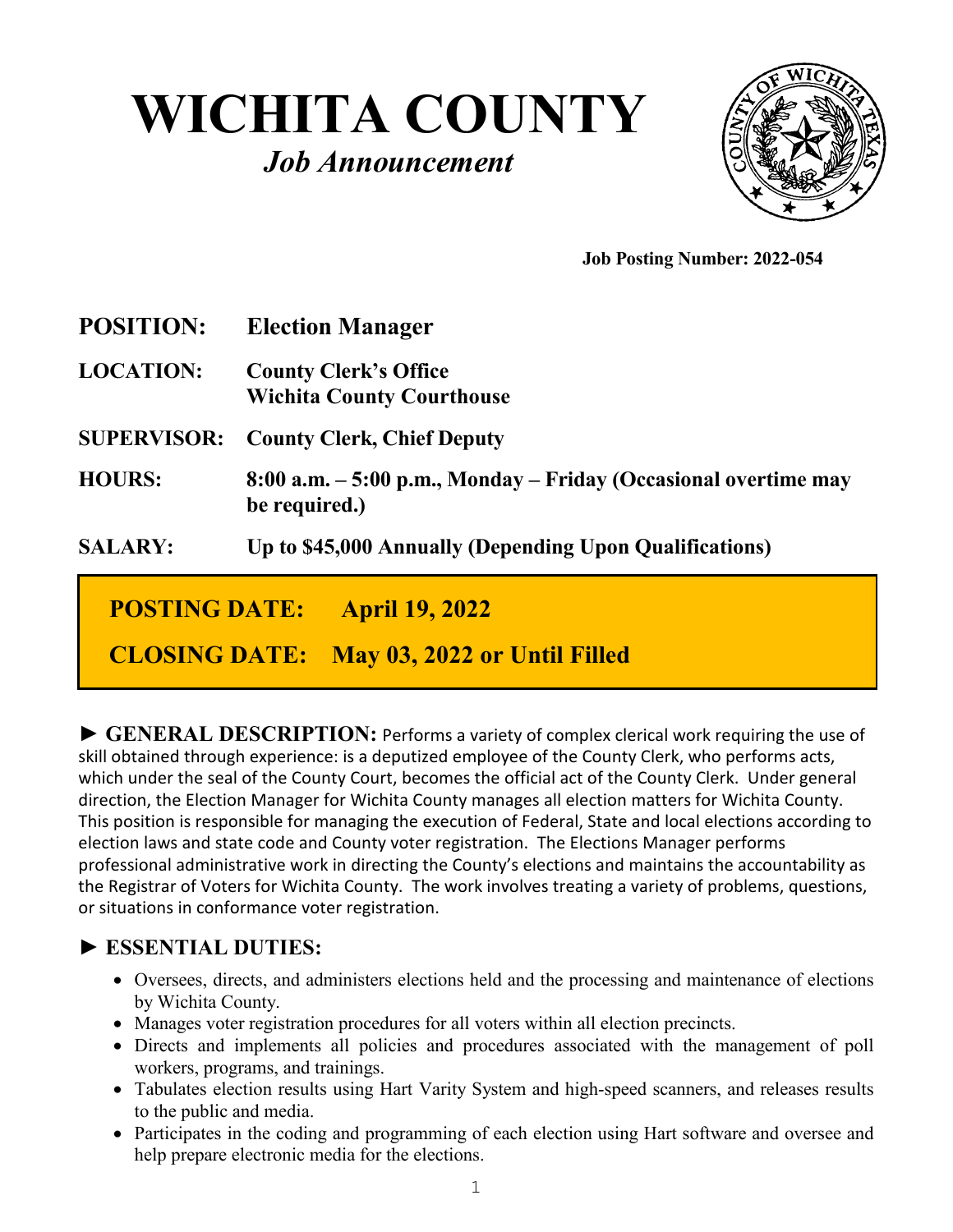- Collaborates with federal, state, and local election officials and political parties to conduct primary elections.
- Coordinates the preparation and conduct of public tests of election equipment.

### **► MINIMUM QUALIFICATIONS:**

- Bachelor's degree in Business, Government, Public Administration, or related field OR an equivalent combination of education and experience
- Five (5) years of management experience including policy development, financial and budgetary planning, and personnel management
- Three (3) years of elections experience including extensive knowledge of Texas elections laws/regulations and voting management system and software

## **► PREFERRED QUALIFICATIONS:**

- Certified Elections/Registration Administrator Certification (CERA) within five (5) years of employment.
- Registered Election Official (REO) Certification within three (3) years of employment.
- Five (5) years of progressive experience working with Texas election laws and regulations.
- Demonstrated experience using Election Management Software.
- Provides insight to political subdivisions and parties on how to conduct their elections including negotiating and executing election contracts with political subdivisions.
- Interprets and applies the provisions of the Texas Election Code to the County's voting process.
- Manages and leads division supervisors, leadership teams and staff in short and long-term goalsetting and strategic planning in the areas of voter registration, warehouse, and facility management, voting systems, financial and operations services, and community services.
- Help to prepares, manages, and oversees the department's annual budgets and collaborates with department management on budget needs, including county, state, and grant funds.
- Prepares and gives presentations to Commissioners Court and other groups or individuals regarding voting system acquisitions, contract review, and other various complex topics related to the Elections department.
- Performs inventory control and asset management by creating complex inventory logs and reports in order to maintain and identify department resources.
- Serves on various elections committees and provides oversight for all media requests and interviews.
- Attends all meetings and trainings, as required.
- Performs special duties as assigned.

#### **► CONDITIONS OF EMPLOYMENT:**

- Must be able to pass a criminal background check
- Must be able to pass a pre-employment, post job offer physical exam and drug screen paid for by Wichita County.
- Must be able to work outside of the normal office hours (Monday-Friday 8 a.m. to 5 p.m.) when required.